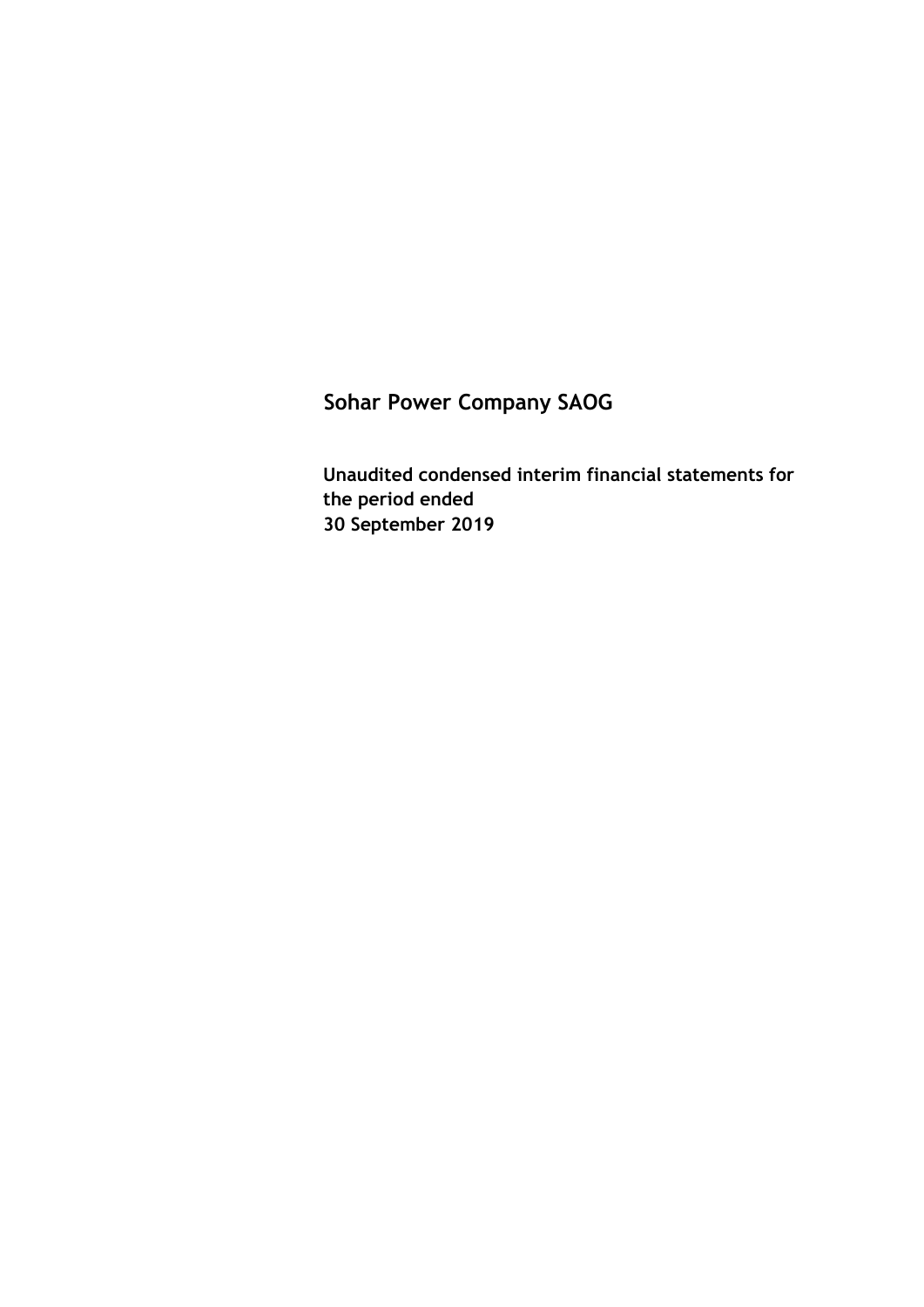# **Sohar Power Company SAOG Unaudited condensed interim financial statements for the period ended 30 September 2019**

| Contents                                     | Page    |
|----------------------------------------------|---------|
| Directors' report                            | $2 - 3$ |
| Statement of financial position              | 4       |
| Statement of profit or loss                  | 5       |
| Statement of other comprehensive income      | 6       |
| Statement of changes in shareholders' equity | 7       |
| Statement of cash flows                      | 8       |
| Notes to the financial statements            | 9 - 15  |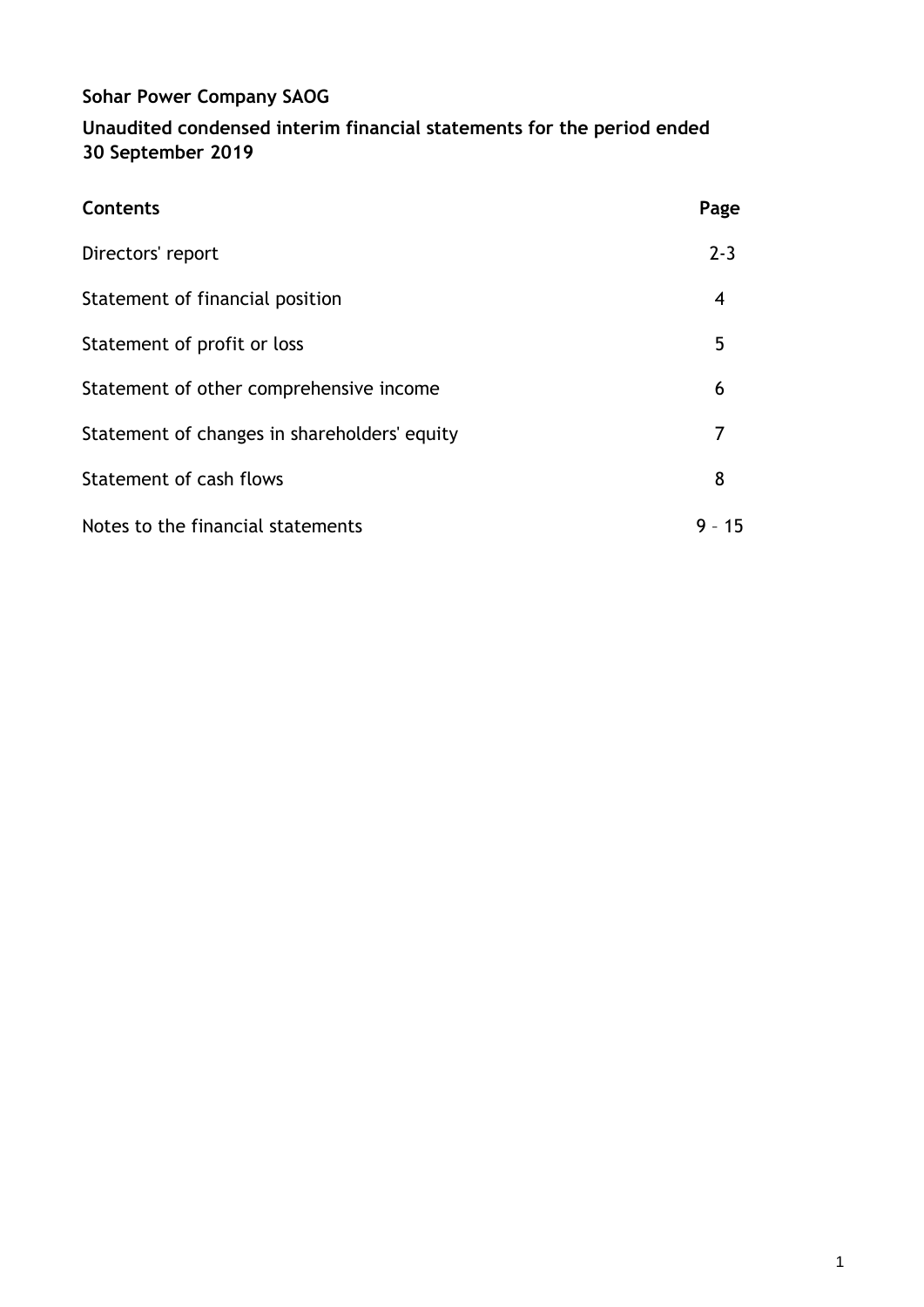### **BOARD OF DIRECTORS' REPORT 30 SEPTEMBER 2019**

The Board of Directors of Sohar Power Company is pleased to submit their report together with the financial statements of the company for the 9 month period ended 30 September 2019.

### **Health & Safety**

There has been no Loss Time Incident during the first 9 months of 2019 and the Health and Safety performance has been excellent. On 30 September 2019, Sohar Power has accumulated 2,436 days without loss time accident.

#### **Operations and Maintenance**

The plant was operated reliably in the current period, achieving reliability levels of 98.1% and 96.8% for power and water respectively.

The Company exported a net power production of 1,976 GWh and delivered 25.8 million m3 of potable water to its customer.

The load factor of the power plant represented 51.5 % of its maximum capability and 63.2% of the water plant maximum capability. However, following the commissioning of the Sohar IWP, the Load Dispatch Centre has dispatched down the Sohar-1 Power & Desalination Plant. Since August 20<sup>th</sup>, the Plant has operated sparingly, mainly to provide support to the grid. In view of the prolonged shut down, the Company, with the approval of the concerned Authorities, is undertaking the long term preservation of the water plant.

The Company undertook its performance tests on fuel gas and fuel oil for the Contract Year starting on 01 April 2019, successfully demonstrating the availability of the Guaranteed Capacity to its customer.

#### **Financial Results**

Revenues at the end of September 2019 amount to RO 44.1 million comparable to RO 50.9 million at the end of September 2018, mainly due to lower load factor.

The Direct costs for the first 9 months have decreased from RO 40.8 million in 2018 to RO 38 million in 2019, mainly related to lower fuel gas cost due to plant shutdown as per Load Dispatch Center (LDC) request from 20<sup>th</sup> August and negative impact on higher depreciation cost as a result of the accelerated depreciation of the water desalination plant caused by not prequalifying the water offer under the tender 2022

The Company recorded a net profit of RO 1.2 million during the period, compared to a net profit of RO 4.6 million in 2018. This unfavorable variance is due to the adverse impact of the accelerated depreciation of the water desalination plant and plant shutdown.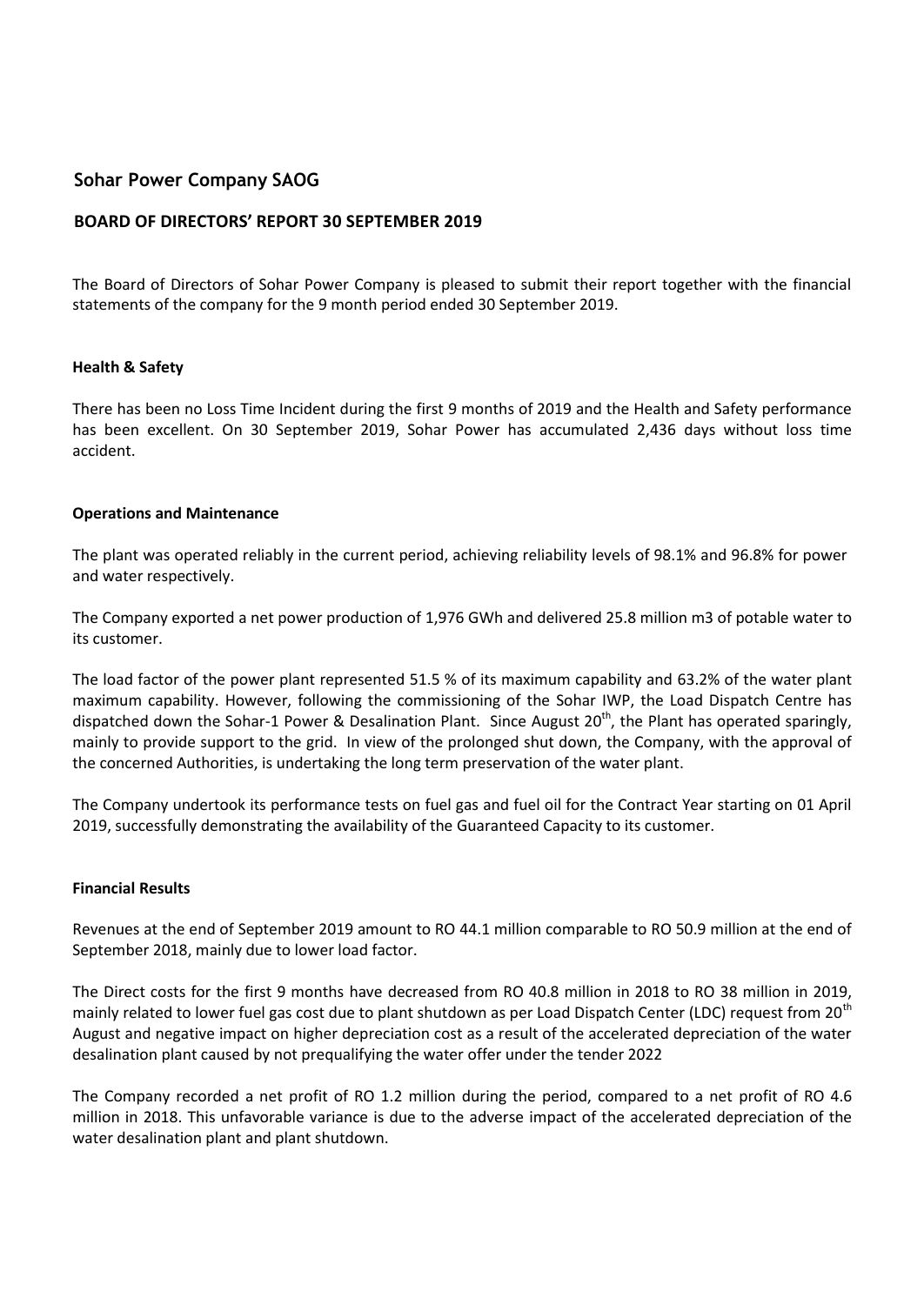### **BOARD OF DIRECTORS' REPORT 30 SEPTEMBER 2019**

#### **Financial Results (continued)**

Long term loans were repaid and swaps were settled on their due dates. An additional amount of RO 0.9 million was repaid to the lenders under the cash sweep mechanism in place since 2015. The hedging deficit on Company's swap agreements, at the close of business at 30 September 2019 was RO 4.8 million, in comparison with valuations as of 30 June 2019 of RO 4.1 million. As per IFRS, hedging deficit is calculated on each balance sheet date and it represents the loss, which the company may incur, if it opts to terminate the swap agreements on this date. However under the terms of loan agreements, the company is not permitted to terminate its swap agreements and, as such, the loss is considered to be notional.

The term loan facilities agreement contains mandatory cash sweep prepayment provisions effective since 30 September 2015, consisting in accelerating the repayment of the long term loan during the duration of the contract with our customer. As a consequence, no further amount will be available for distribution as dividend to shareholders until the full repayment of the loans, unless the debt can be restructured.

There are no legal proceedings against the company as of 30 September 2019.

During the year 2018, the Company engaged in the '2022 Power Procurement process' launched by OPWP. As part of the process, OPWP has notified the Company on 7 February 2019 that it has pre-qualified its Power only offer but did not pre-qualify its Power and Water offer. The Company has submitted a Binding Bid for its Power only offer on February 28, 2019 after seeking approval during the Ordinary General Meeting held on February 26, 2019. In early October 2019 OPWP has launched the second phase of the power 2022 and issued the Request for Proposal "RFP" for the Prequalified existing Generators from the first phase of the process. The Company is reviewing the RFP and should respond to OPWP within the timeframe set in the RFP.

As a consequence, the Company will not be able to extend the operations of its water desalination plant beyond the term of the current PWPA ending in March 2022. This situation triggered an impairment review of the Desalination plant which resulted in an impairment loss of OMR 18.554 million that was recorded in the financial year 2018. The Useful life of the Desalination plant has also been revised to 15 years from the earlier estimate of 30 years. The Desalination plant will have a remaining useful life of three years starting January 2019 and the remaining book value will be amortized over the coming 3 years.

**Wim Alen** Chairman of the Board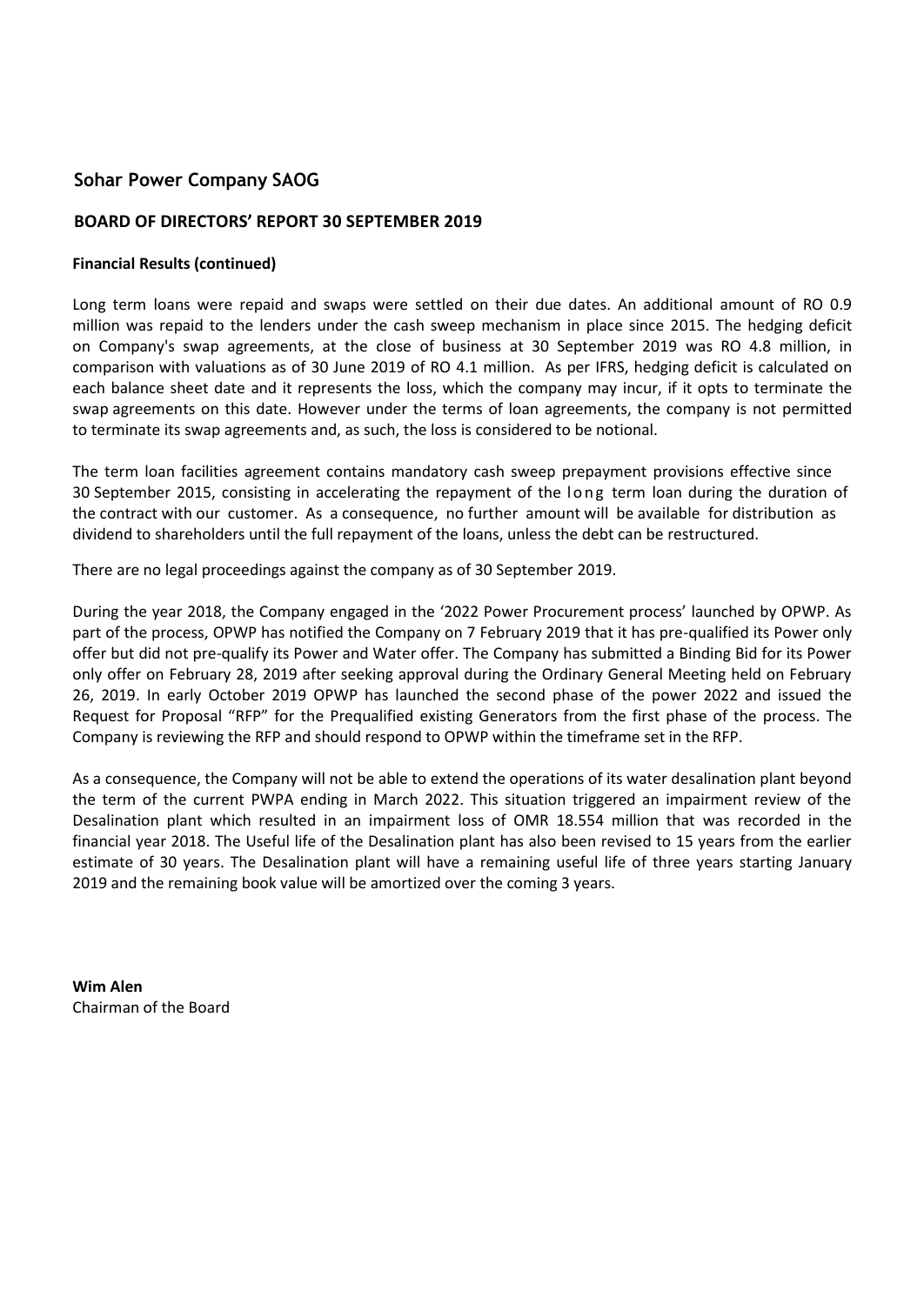# **Sohar Power Company SAOG Unaudited condensed statement of financial position as at 30 September 2019**

|                                         | <b>Notes</b>            | 30 September        | 31 December   | 30 September   | 31 December    |
|-----------------------------------------|-------------------------|---------------------|---------------|----------------|----------------|
|                                         |                         | 2019                | 2018          | 2019           | 2018           |
|                                         |                         |                     | (Restated)    |                | (Restated)     |
|                                         |                         | <b>RO'000</b>       | <b>RO'000</b> | <b>USD'000</b> | <b>USD'000</b> |
| <b>ASSETS</b>                           |                         |                     |               |                |                |
| Non-current assets                      |                         |                     |               |                |                |
| Property, plant and equipment           | 3                       | 96,560              | 105,373       | 250,805        | 273,697        |
| <b>Total non-current assets</b>         |                         | $\overline{96,560}$ | 105,373       | 250,805        | 273,697        |
| <b>Current assets</b>                   |                         |                     |               |                |                |
| Inventories                             |                         | 766                 | 766           | 1,990          | 1,989          |
| Trade and other receivables             | $\overline{\mathbf{A}}$ | 14,450              | 5,843         | 37,533         | 15,177         |
| <b>Bank balances</b>                    | 5                       | 1,542               | 7,911         | 4,005          | 20,548         |
| <b>Total current assets</b>             |                         | 16,758              | 14,520        | 43,528         | 37,714         |
| <b>Total assets</b>                     |                         | 113,318             | 119,893       | 294,333        | 311,411        |
| <b>EQUITY AND LIABILITIES</b>           |                         |                     |               |                |                |
| <b>Capital and reserves</b>             |                         |                     |               |                |                |
| Share capital                           | 6                       | 22,101              | 22,101        | 57,405         | 57,405         |
| Legal reserve                           | $\overline{7}$          | 4,032               | 4,032         | 10,473         | 10,473         |
| Retained earnings                       |                         | (9,021)             | (10, 216)     | (23, 431)      | (26, 529)      |
| Shareholders' equity                    |                         | 17,112              | 15,917        | 44,447         | 41,349         |
| Hedging deficit - net of tax            | 8                       | (3, 858)            | (3, 514)      | (10, 021)      | (9, 127)       |
| <b>Total capital and reserves</b>       |                         | 13,254              | 12,403        | 34,426         | 32,222         |
| Non-current liabilities                 |                         |                     |               |                |                |
| Hedging deficit                         | 8                       | 4,820               | 4,365         | 12,520         | 11,337         |
| Non-current portion of long-term loans  | 9                       | 57,393              | 67,091        | 149,073        | 174,262        |
| Provision for decommissioning costs     | 10                      | 1,652               | 1,577         | 4,291          | 4,096          |
| Non-current portion of deferred revenue |                         | 2,632               | 3,414         | 6,836          | 8,868          |
| Deferred tax liability                  | 11                      | 9,280               | 10,149        | 24,103         | 26,361         |
| <b>Total non-current liabilities</b>    |                         | 75,777              | 86,596        | 196,823        | 224,924        |
| <b>Current liabilities</b>              |                         |                     |               |                |                |
| Current portion of long term loans      | 9                       | 8,981               | 9,617         | 23,327         | 24,979         |
| Current portion of deferred revenue     |                         | 1,111               | 1,273         | 2,886          | 3,306          |
| Trade and other payables                | 12                      | 12,675              | 8,703         | 32,923         | 22,601         |
| Amount due to a related party           | 13                      | 765                 | 474           | 1,987          | 1,231          |
| Provision for taxation                  | 11                      | 755                 | 827           | 1,961          | 2,148          |
| <b>Total current liabilities</b>        |                         | 24,287              | 20,894        | 63,084         | 54,265         |
| <b>Total equity and liabilities</b>     |                         | 113,318             | 119,893       | 294,333        | 311,411        |
| Net assets per share                    | 19                      | 0.077               | 0.072         | 0.201          | 0.187          |

These financial statements, as set out on pages 4 to 15, were approved and authorised for issue by the Board of Directors on 25th April 2019 and signed on their behalf by: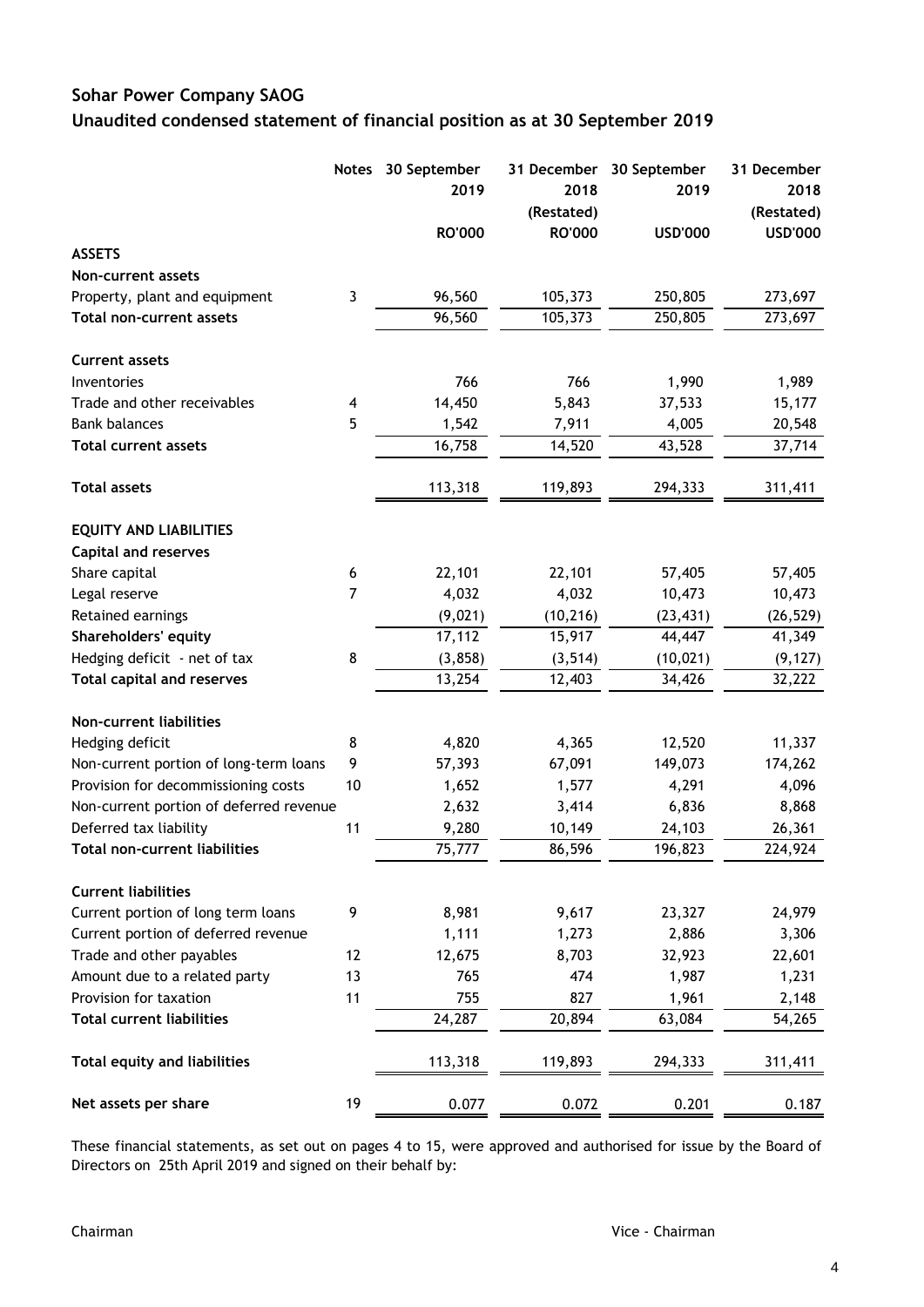**Unaudited condensed statement of profit or loss for the period ended 30 September 2019**

|                                            |              | 30 September<br>2019 | 30 September<br>2018 | 30 September<br>2019 | 30 September<br>2018 |
|--------------------------------------------|--------------|----------------------|----------------------|----------------------|----------------------|
|                                            | <b>Notes</b> | <b>RO'000</b>        | <b>RO'000</b>        | <b>USD'000</b>       | <b>USD'000</b>       |
|                                            |              |                      | (Restated)           |                      | (Restated)           |
| Revenue                                    | 14           | 44,068               | 50,914               | 114,462              | 132,244              |
| Cost of revenue                            | 15           | (38, 044)            | (40, 830)            | (98, 816)            | (106, 052)           |
| Gross profit                               |              | 6,024                | 10,084               | 15,646               | 26,192               |
| Other income                               | 16           | 209                  | 169                  | 543                  | 438                  |
|                                            |              | 6,233                | 10,253               | 16,189               | 26,630               |
| <b>Expenses</b>                            |              |                      |                      |                      |                      |
| General and administrative expenses        | 17           | (681)                | (649)                | (1,770)              | (1,685)              |
| Finance costs                              | 18           | (4, 113)             | (4, 325)             | (10, 682)            | (11, 233)            |
|                                            |              | (4, 794)             | (4, 974)             | (12, 452)            | (12, 918)            |
| Profit/(loss) before tax for the period    |              | 1,439                | 5,279                | 3,737                | 13,712               |
| Income tax expense                         | 11           | (244)                | (693)                | (632)                | (1,800)              |
| Net profit/(loss) after tax for the period |              | 1,195                | 4,586                | 3,105                | 11,912               |
|                                            |              |                      |                      |                      |                      |
| Basic and diluted earnings per share       | 20           | 0.005                | 0.021                | 0.014                | 0.054                |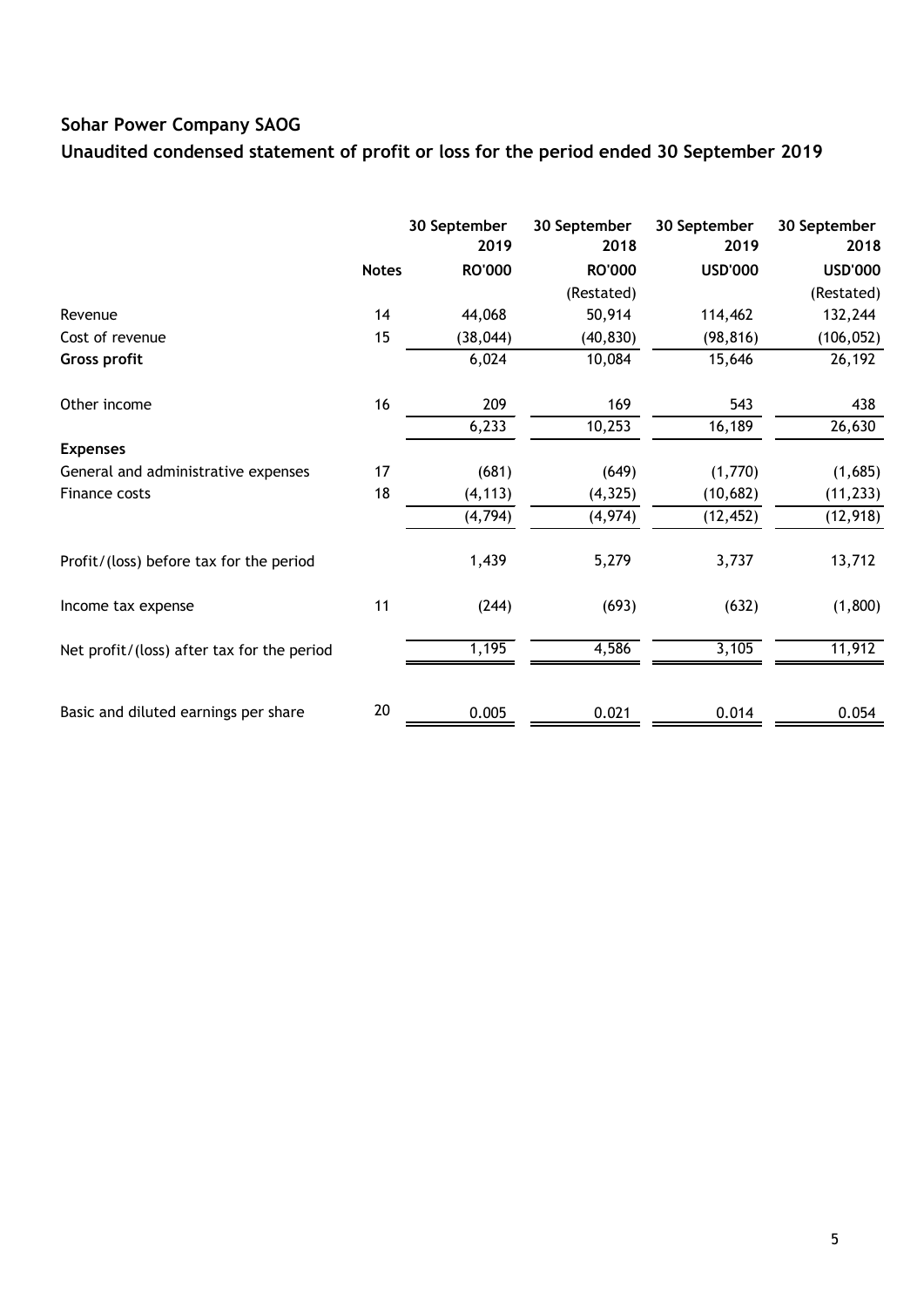# **Unaudited condensed statement of other comprehensive income for the period ended 30**

|                                                     |              | 30 September<br>2019 | 30 September<br>2018 | 30 September<br>2019 | 30 September<br>2018 |  |
|-----------------------------------------------------|--------------|----------------------|----------------------|----------------------|----------------------|--|
|                                                     |              |                      | (Restated)           |                      | (Restated)           |  |
|                                                     | <b>Notes</b> | <b>RO'000</b>        | <b>RO'000</b>        | <b>USD'000</b>       | <b>USD'000</b>       |  |
| Net profit/(loss) after tax for the year            |              | 1,195                | 4,586                | 3,105                | 11,912               |  |
| Other comprehensive income:                         |              |                      |                      |                      |                      |  |
| Items that may be reclassified into profit and loss |              |                      |                      |                      |                      |  |
| Fair value gains on interest rate swaps             |              | (456)                | 737                  | (1, 187)             | 1,911                |  |
| Related taxation                                    | 11           | 69                   | (90)                 | 179                  | (230)                |  |
| Total other comprehensive income for the year       |              | (387)                | 647                  | (1,008)              | 1,681                |  |
| Total comprehensive income for the year             |              | 808                  | 5,233                | 2,097                | 13,593               |  |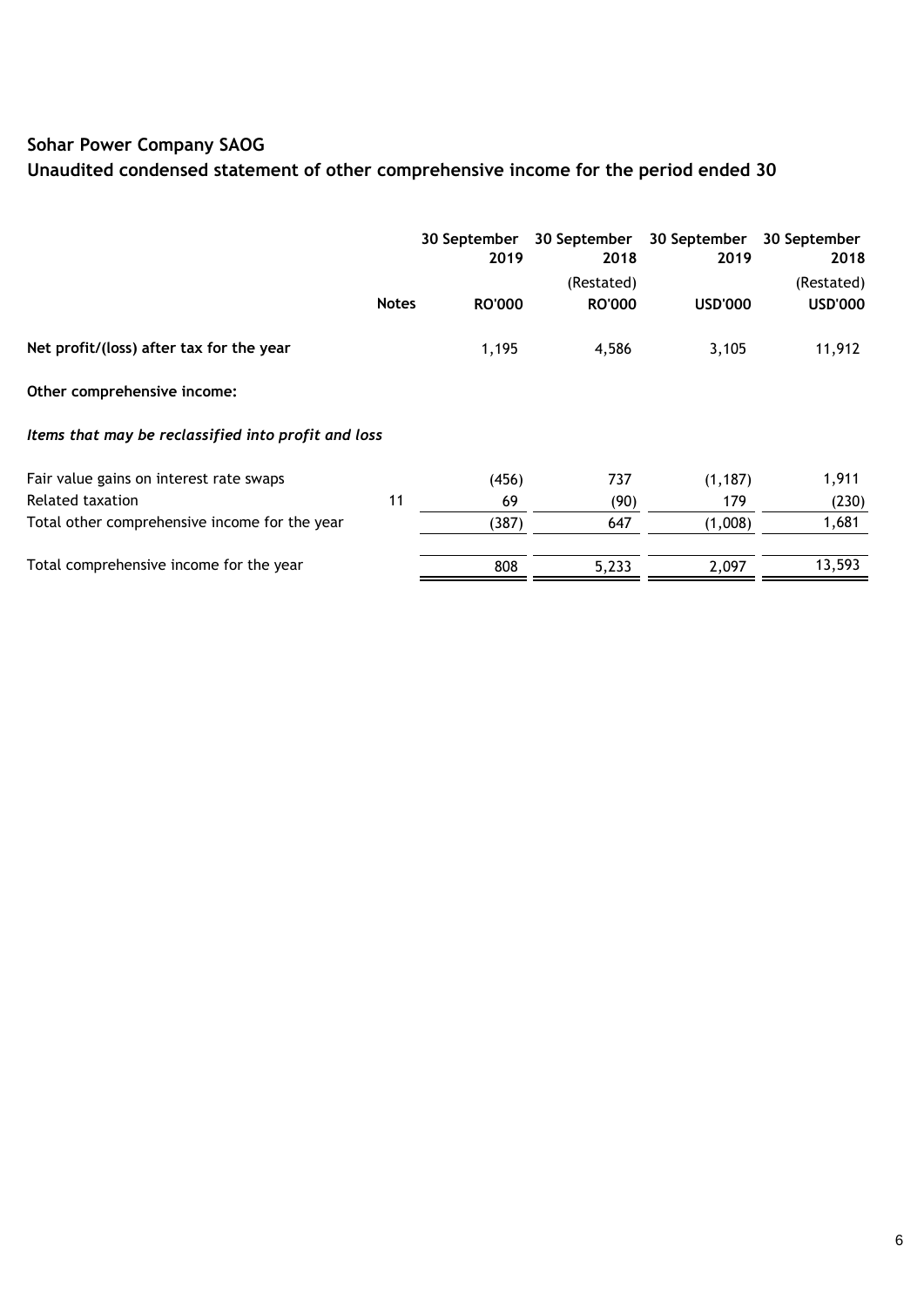**Unaudited condensed statement of changes in shareholders' equity for the period ended 30 September 2019**

|                                                                                            | <b>Notes</b>   | <b>Share</b><br>capital<br><b>RO'000</b> | Legal<br>reserve<br><b>RO'000</b> | Retained<br>earnings<br><b>RO'000</b> | Hedging<br>deficit<br><b>RO'000</b> | <b>Total</b><br><b>RO'000</b> | <b>Total</b><br><b>USD'000</b> |
|--------------------------------------------------------------------------------------------|----------------|------------------------------------------|-----------------------------------|---------------------------------------|-------------------------------------|-------------------------------|--------------------------------|
| Balance beginning of the year                                                              |                | 22,101                                   | 4,032                             | (10, 216)                             | (3, 514)                            | 12,403                        | 32,222                         |
| Net profit after tax for the period                                                        |                |                                          |                                   | 1,195                                 |                                     | 1,195                         | 3,099                          |
| Other comprehensive loss for the period                                                    |                |                                          |                                   |                                       | (387)                               | (387)                         | (1,007)                        |
| Transferred to legal reserve                                                               | $\overline{7}$ |                                          |                                   |                                       |                                     |                               |                                |
| Ineffective portion of cash flow hedge                                                     |                |                                          |                                   |                                       | 43                                  | 43                            | 112                            |
| At 30 September 2019                                                                       |                | 22,101                                   | 4,032                             | (9,021)                               | (3,858)                             | 13,254                        | 34,426                         |
| At 31 December 2018                                                                        |                |                                          |                                   |                                       |                                     |                               |                                |
| Balance 31 December 2017 (as previously reported)<br>Restatement of previous years revenue |                | 22,101                                   | 3,911<br>121                      | 5,024<br>(5, 148)                     | (6, 163)                            | 24,873<br>(5,027)             | 64,611<br>(13,057)             |
| Balance as at 1 January 2018 (as restated)                                                 |                | 22,101                                   | 4,032                             | (124)                                 | (6, 163)                            | 19,846                        | 51,554                         |
| Net loss for the year (as restated)                                                        |                |                                          |                                   | (10,092)                              |                                     | (10,092)                      | (26, 212)                      |
| Other comprehensive income for the year                                                    |                |                                          |                                   |                                       | 2,598                               | 2,598                         | 6,748                          |
| Ineffective portion of cash flow hedge                                                     |                |                                          |                                   |                                       | 51                                  | 51                            | 132                            |
| At 31 December 2018 (as restated)                                                          |                | 22,101                                   | 4,032                             | (10, 216)                             | (3, 514)                            | 12,403                        | 32,222                         |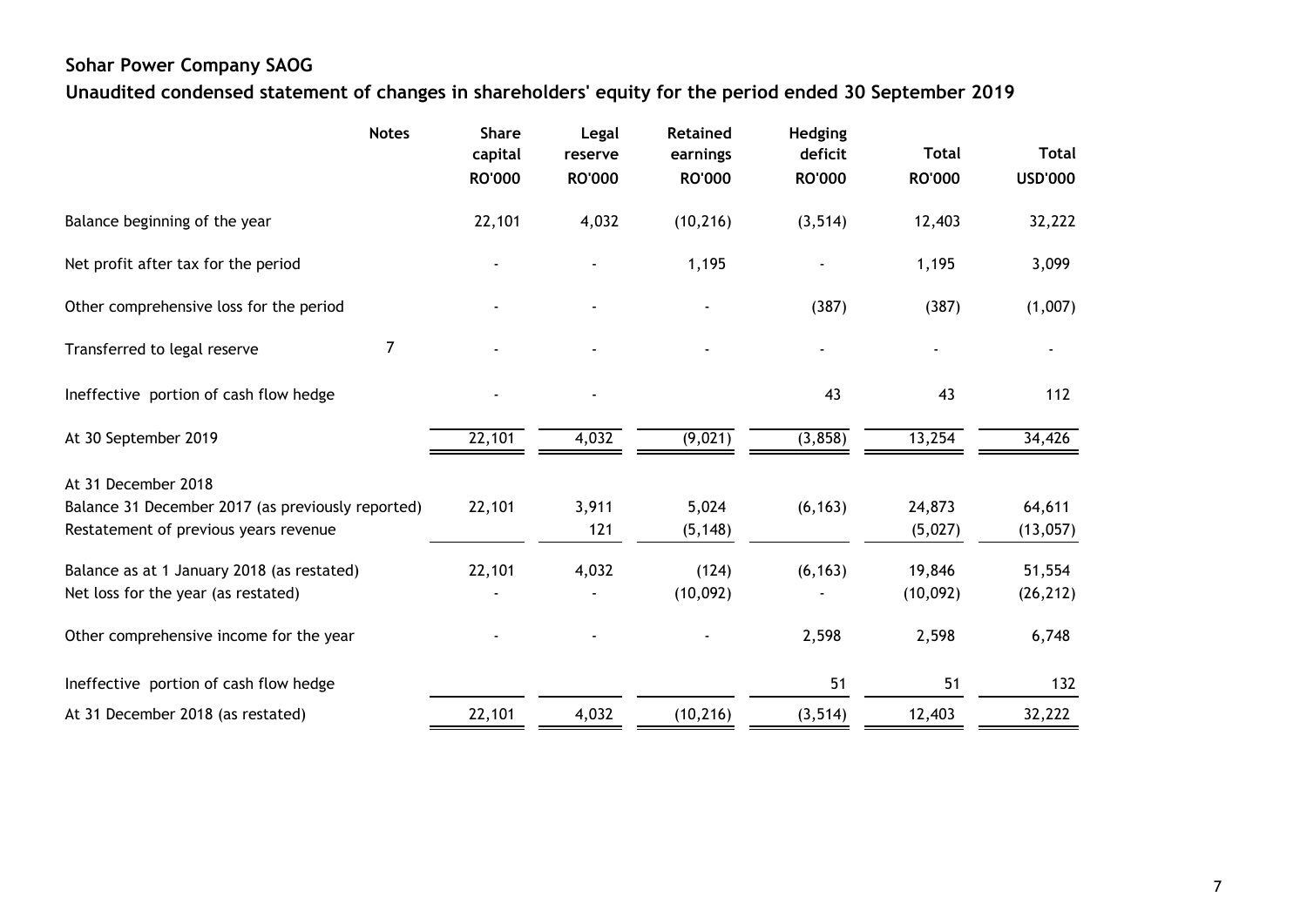# **Unaudited condensed statement of cash flows for the period ended 30 September 2019**

| <b>Notes</b>                                       |               |               |                |                |
|----------------------------------------------------|---------------|---------------|----------------|----------------|
|                                                    | 30 September  | 30 September  | 30 September   | 30 September   |
|                                                    | 2019          | 2018          | 2019           | 2018           |
|                                                    | <b>RO'000</b> | <b>RO'000</b> | <b>USD'000</b> | <b>USD'000</b> |
| <b>Operating activities</b>                        |               |               |                |                |
| Cash receipts from customers                       | 35,461        | 50,914        | 92,106         | 132,244        |
| Deferred Revenue                                   | (956)         | (598)         | (2, 483)       | (1, 553)       |
| Cash paid to suppliers and employees               | (23, 392)     | (36, 602)     | (60, 758)      | (95,070)       |
| Cash generated from operations                     | 11,113        | 13,714        | 28,865         | 35,621         |
| Interest paid                                      | (5,820)       | (4,081)       | (15, 117)      | (10,600)       |
| <b>Taxation</b>                                    | (1, 140)      | (396)         | (2,961)        | (1,029)        |
| Net cash provided by operating activities          | 4,153         | 9,237         | 10,787         | 23,992         |
| <b>Investing activities</b>                        |               |               |                |                |
| 3<br>Purchase of property, plant and equipment     | (18)          | (92)          | (47)           | (239)          |
| Net cash used in investing activities              | (18)          | (92)          | (47)           | (239)          |
| <b>Financing activities</b>                        |               |               |                |                |
| Net movement in long-term loans                    | (10, 504)     | (12, 571)     | (27, 283)      | (32, 652)      |
| Net cash used in financing activities              | (10, 504)     | (12, 571)     | (27, 283)      | (32, 652)      |
| Net increase/decrease in cash and cash equivalents | (6, 369)      | (3, 426)      | (16, 543)      | (8,899)        |
| Cash and cash equivalents, beginning of the period | 7,911         | 9,298         | 20,548         | 24,151         |
| 5<br>Cash and cash equivalents, end of the period  | 1,542         | 5,872         | 4,005          | 15,252         |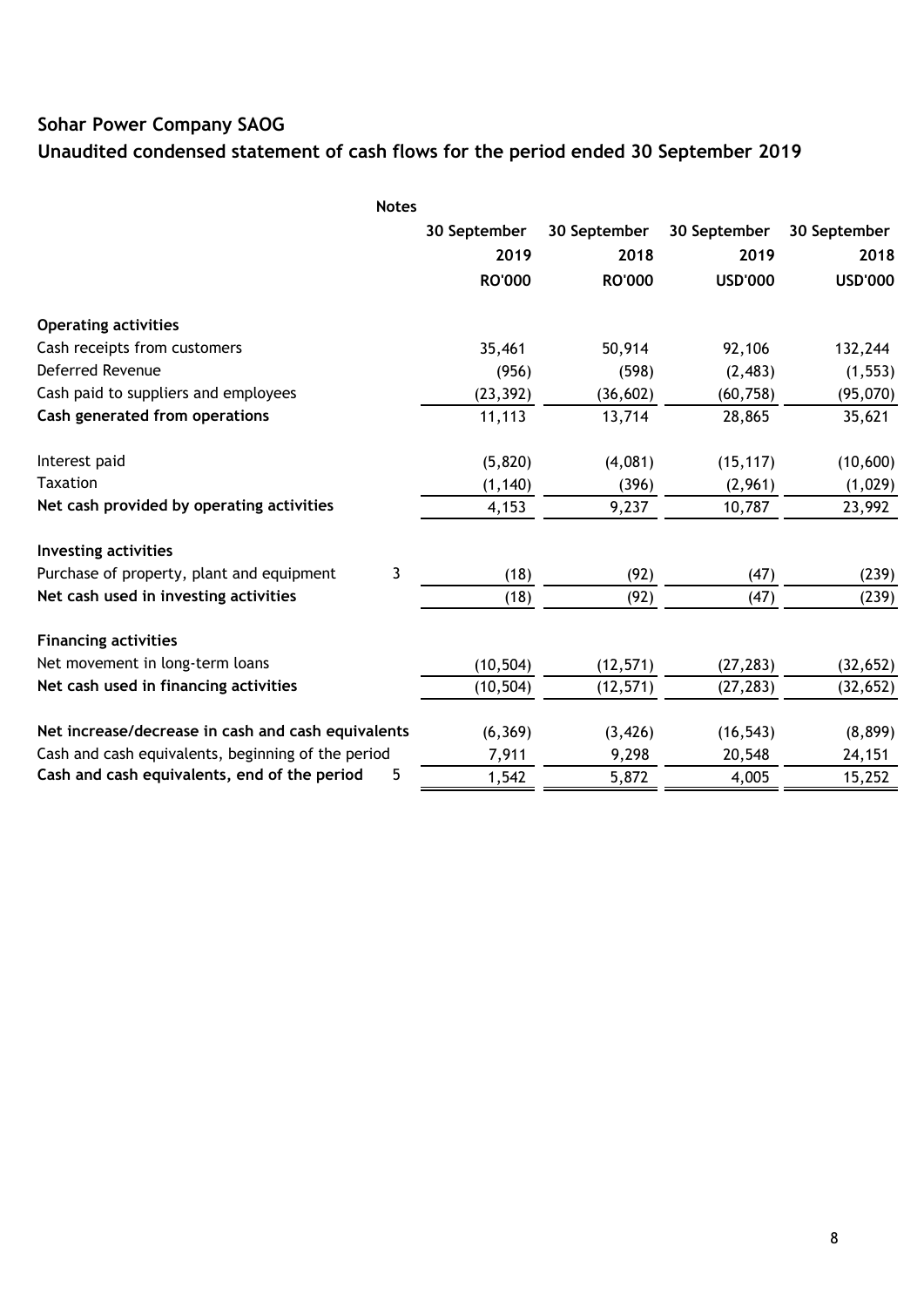### **1 Legal status and activities**

Sohar Power Company SAOG ("the Company") was initially registered as a closed joint stock company in the Sultanate of Oman on 17 July 2004. The Company was incorporated on 22 June 2004. The Company has been established to build and operate a 585 megawatt (MW) electricity generating station and 33 Million Imperial Gallon per day of water desalination plant at Sohar. The commercial operation date ("COD") has been determined to be 28 May 2007. The shareholders in the Extra-ordinary General Meeting held on 23 March 2008 resolved to convert the company from a closed joint stock company into a public joint stock company.

The Company's principal place of business is located at Sohar, Sultanate of Oman.

### **2 Basis of preparation and significant accounting polices**

### Basis of preparation

### *a) Statement of compliance*

These condensed interim financial statements have been prepared in accordance with IAS 34 Interim Financial Reporting, applicable requirements of the Oman Commercial Companies Law of 1974 (as amended) ("CCL") and disclosure requirements of the Capital Market Authority of the Sultanate of Oman ("CMA"). Selected explanatory notes are included to explain events and transactions that are significant to an understanding of the changes in financial position and performance of the Company since the last annual financial statements as at and for the year ended 31 December 2018. The condensed interim financial statements do not include all information required for full annual financial statements prepared in accordance with International Financial Reporting Standards (IFRSs).

### *(b) Basis of measurement*

These condensed interim financial statements are prepared on historical cost basis except for provision for asset retirement obligation and deferred finance costs which are measured at amortised cost and certain financial instruments which are measured at fair value.

### *(c) Use of estimates and judgements*

The preparation of the financial statements in conformity with IFRSs requires the management to make judgements, estimates and assumptions that affect the application of accounting policies and the reported amounts of assets, liabilities, income and expenses. Actual results may differ from these estimates. Estimates and underlying assumptions are reviewed on an ongoing basis. Revisions to accounting estimates are recognised in the period in which the estimates are revised and in any future periods affected.

Critical judgements in applying accounting policies that have the most significant effect on the amounts recognised in these condensed interim financial statements are same as those that were applied to the financial statements as at and for the year ended 31 December 2018.

### Significant accounting policies

The significant accounting policies applied by the Company in these condensed interim financial statements are consistent with those applied by the Company in its financial statements as at and for the year ended 31 December 2018.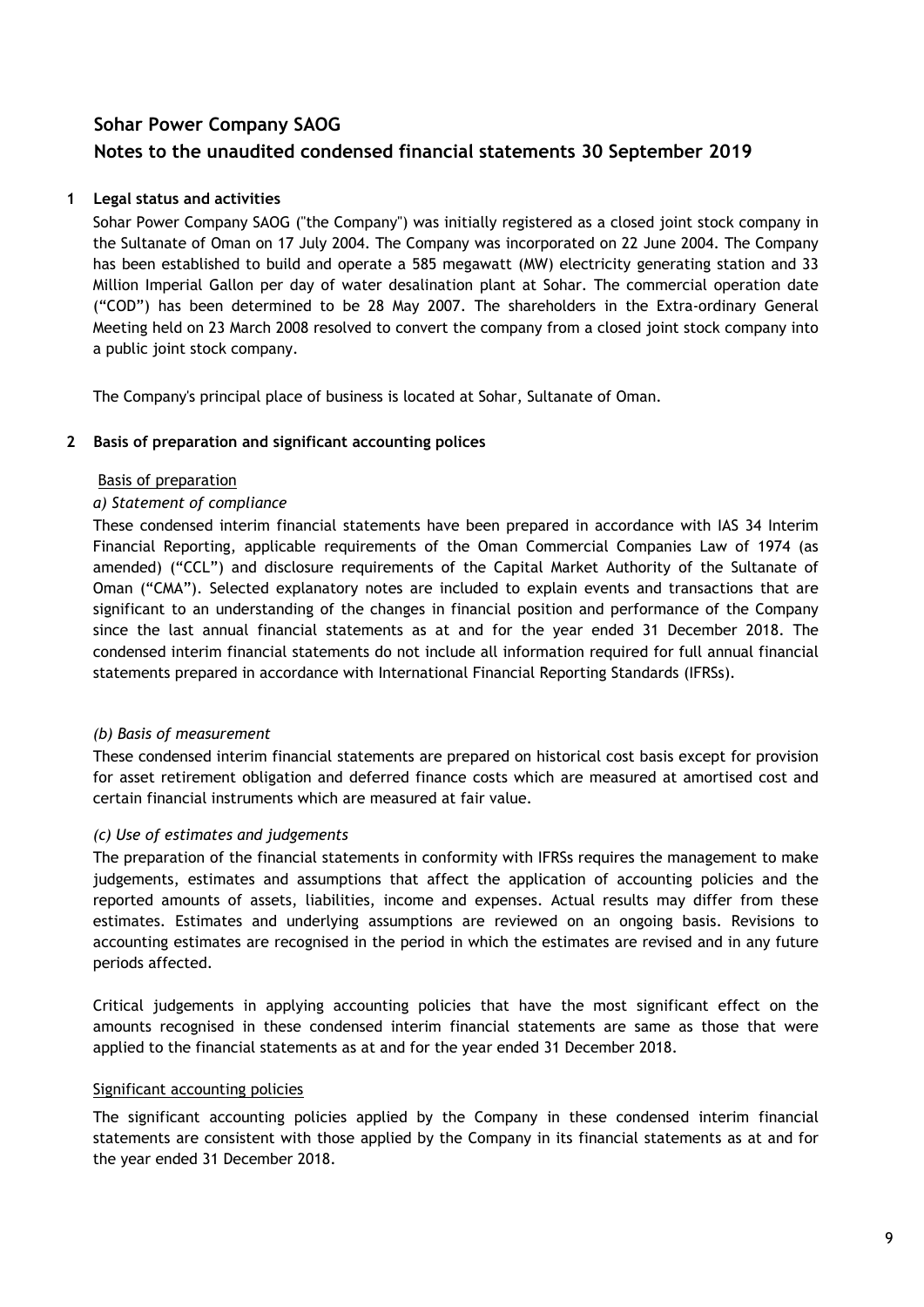### **3 Property, plant and equipment**

(a) The movement in property, plant and equipment is as set out below:

| September 2019                  | <b>Buildings</b> | <b>Plant and</b><br>machinery | <b>Technical</b><br>parts | Other<br>assets          | Decommissioning<br>assets | Capital work-<br>in-progress | <b>Total</b><br><b>RO'000</b> | <b>Total</b><br><b>USD'000</b> |
|---------------------------------|------------------|-------------------------------|---------------------------|--------------------------|---------------------------|------------------------------|-------------------------------|--------------------------------|
| Cost                            |                  |                               |                           |                          |                           |                              |                               |                                |
| 1 January 2019                  | 7,027            | 189,435                       | 5,032                     | 26                       | 777                       | 269                          | 202,566                       | 526,145                        |
| Additions during the period     |                  |                               | $\overline{\phantom{a}}$  | $\blacksquare$           | $\overline{\phantom{0}}$  | 19                           | 19                            | 49                             |
| At 30 September 2019            | 7,027            | 189,435                       | 5,032                     | 26                       | 777                       | 288                          | 202,585                       | 526,194                        |
| <b>Accumulated depreciation</b> |                  |                               |                           |                          |                           |                              |                               |                                |
| 1 January 2019                  | 3,411            | 91,137                        | 2,320                     | 24                       | 301                       | $\blacksquare$               | 97,193                        | 252,449                        |
| Charge for the period           | 306              | 8,284                         | 223                       | $\overline{\phantom{a}}$ | 19                        | $\overline{\phantom{a}}$     | 8,832                         | 22,940                         |
| At 30 September 2019            | 3,717            | 99,421                        | 2,543                     | 24                       | 320                       |                              | 106,025                       | 275,389                        |
| Net book amount                 |                  |                               |                           |                          |                           |                              |                               |                                |
| At 30 September 2019            | 3,310            | 90,014                        | 2,489                     | $\overline{\mathbf{c}}$  | 457                       | 288                          | 96,560                        | 250,805                        |

(b) Land on which the power station, building and auxiliaries are constructed has been sub-leased from Sohar Industrial Port Company SAOC for a period of 15 years from the COD. The sub-lease is further extendable for another 15 years. Lease rent is paid at the rate of approximately RO 64,000 (USD 165,000) per annum.

(c) Property, plant and equipment are mortgaged against long-term loan facilities (Note 9) availed by the Company.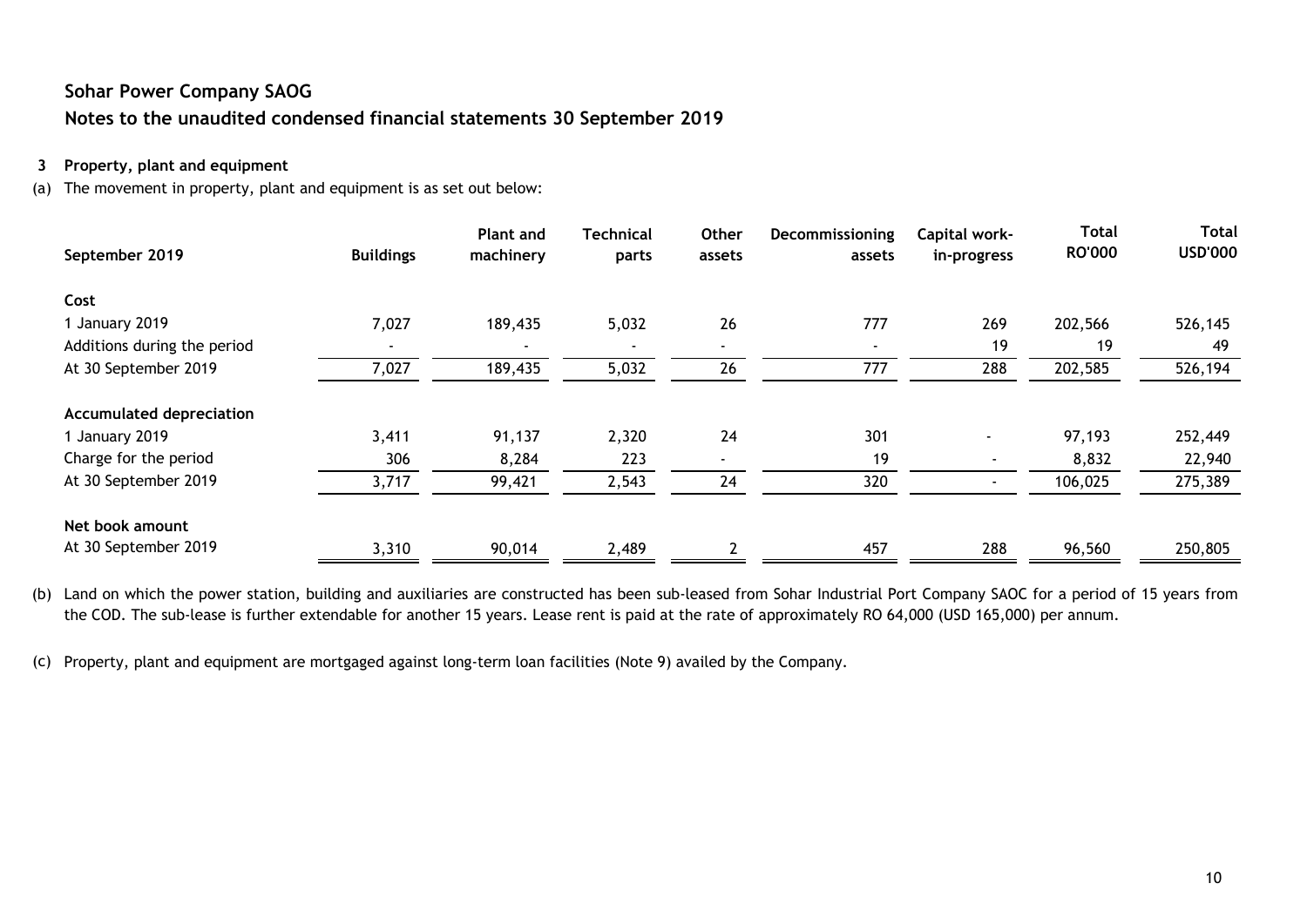| $\overline{4}$ | Trade and other receivables | 30 September  | 31 December   | 30 September   | 31 December    |
|----------------|-----------------------------|---------------|---------------|----------------|----------------|
|                |                             | 2019          | 2018          | 2019           | 2018           |
|                |                             |               | (Restated)    |                | (Restated)     |
|                |                             | <b>RO'000</b> | <b>RO'000</b> | <b>USD'000</b> | <b>USD'000</b> |
|                | Trade receivables           | 13,106        | 5,115         | 34,042         | 13,286         |
|                | Advances and prepayments    | 408           | 185           | 1,060          | 480            |
|                | Other advances              | 936           | 543           | 2,431          | 1,411          |
|                |                             | 14,450        | 5,843         | 37,533         | 15,177         |

### **5 Cash and cash equivalents**

|                                       | 30 September  | 31 December   | 30 September   | 31 December    |
|---------------------------------------|---------------|---------------|----------------|----------------|
| For the purposes of the statement of  | 2019          | 2018          | 2019           | 2018           |
| cash flows, cash and cash equivalents |               | (Restated)    |                | (Restated)     |
| comprise the following:               | <b>RO'000</b> | <b>RO'000</b> | <b>USD'000</b> | <b>USD'000</b> |
| Current account balances with banks   | 1,542         | 7.911         | 4.005          | 20,548         |
|                                       | 1,542         | 7,911         | 4,005          | 20,548         |

The current account balances with banks are non-interest bearing.

### **6 Share capital**

The authorised, issued and fully paid-up share capital of the Company as registered with the Ministry of Commerce and Industry is as follows:

| Authorised share capital of<br>600,000,000 shares of RO 0.100               | 60,000 | 60,000 | 156,000 | 156,000 |
|-----------------------------------------------------------------------------|--------|--------|---------|---------|
| Issued and fully paid-up share capital<br>of 221,010,000 shares of RO 0.100 | 22,101 | 22,101 | 57,405  | 57,405  |

At the end of the period, shareholders who own 10% or more of the Company"s share capital and the number of shares they hold are as follows:

| Name of the shareholders             | Percentage    | Number of   | Percentage    | No of shares |
|--------------------------------------|---------------|-------------|---------------|--------------|
|                                      | share holding | shares held | share holding | held         |
|                                      | 2019          | 2019        | 2018          | 2018         |
| Kahrabel FZE                         | 35%           | 77,353,500  | 35%           | 77,353,500   |
| <b>MENA Sohar 1SPV LTD</b>           | 20%           | 44,202,000  | 20%           | 44,202,000   |
| Civil Service Employees Pension Fund | 15%           | 33,151,500  | 15%           | 33,151,500   |

### **7 Legal reserve**

In accordance with the provisions of the Commercial Companies Law 1974, as amended, of the Sultanate of Oman, an amount equivalent to 10% of the Company"s net profit before appropriations is required to be transferred to a non-distributable reserve until such time as a minimum of one-third of the issued and fully paidup share capital is set aside. During the current period nothing was transferred to legal reserve due to the losses incurred. (2018: "Nil" due to losses)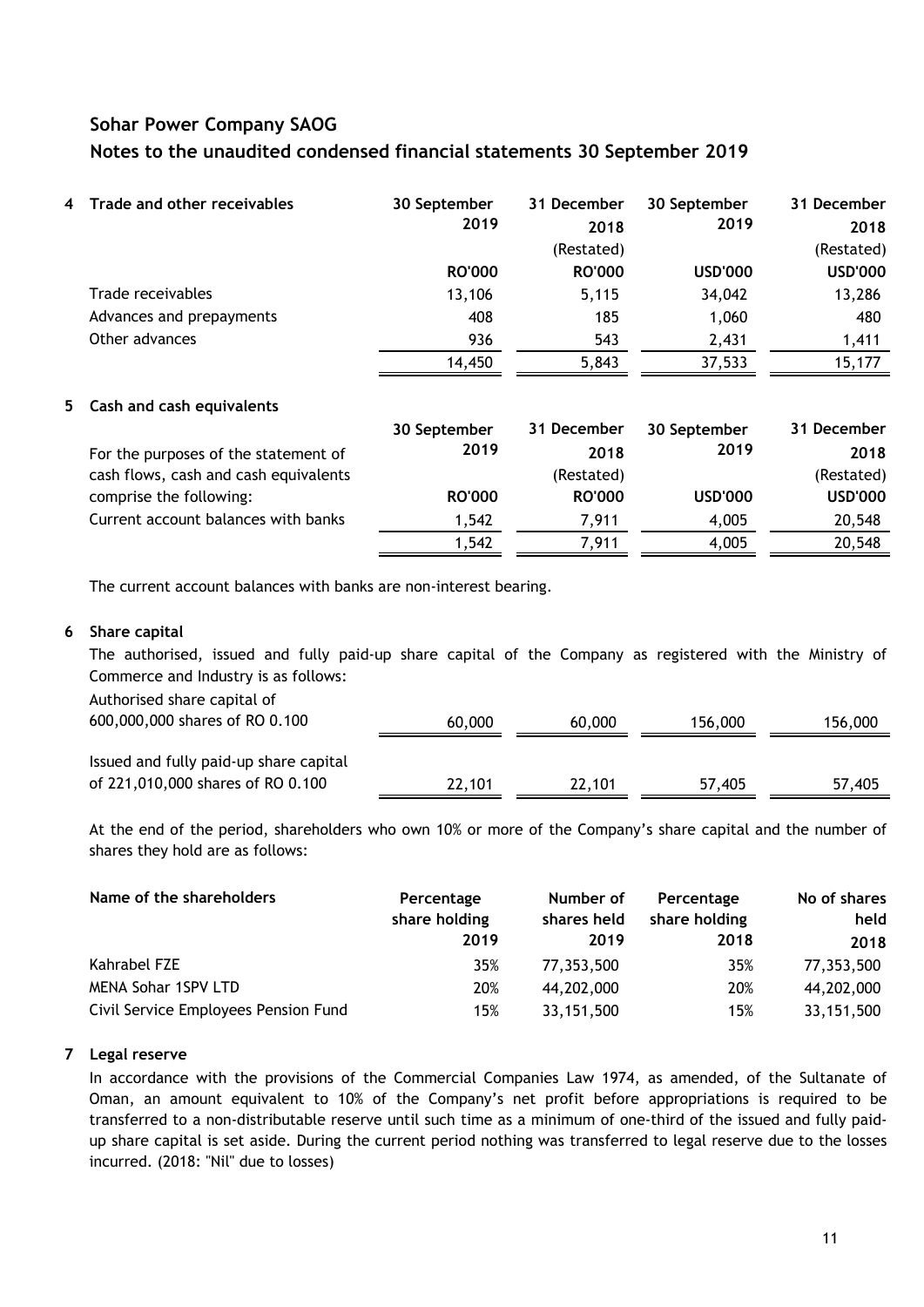### **8 Hedging deficit**

In accordance with IFRS the hedge is tested quarterly for its effectiveness on the basis of clean fair values from the swap banks, and consequently effective and ineffective portions, if any, are recognised in the statement of changes in shareholders' equity and statement of profit or loss, respectively.

### **9 Long-term loans**

|                                          | 30 September  | 31 December   | 30 September   | 31 December    |
|------------------------------------------|---------------|---------------|----------------|----------------|
|                                          | 2019          | 2018          | 2019           | 2018           |
|                                          | <b>RO'000</b> | <b>RO'000</b> | <b>USD'000</b> | <b>USD'000</b> |
| <b>Base facility</b>                     | 56,267        | 65,077        | 146,148        | 169,031        |
| Repayment facility                       | 10,823        | 12,517        | 28,112         | 32,511         |
| Less: Current portion of long-term loans | (8,981)       | (9,617)       | (23, 327)      | (24, 979)      |
|                                          | 58,109        | 67,977        | 150,933        | 176,563        |
| Less: deferred financing costs           | (716)         | (886)         | (1,860)        | (2,301)        |
| Non-current portion of long-term loans   | 57,393        | 67,091        | 149,073        | 174,262        |

### **Syndicated facilities**

The Company has syndicated long-term loan facilities ("syndicated facilities") in the aggregate maximum amount of approximately USD 455 million. HSBC Bank plc is the facility agent ("Facility Agent") for administration and monitoring of the overall loan facilities. HSBC Bank USA – National Association and Bank Muscat has respectively been appointed as the off-shore security trustee and on-shore security agent for the secured finance parties.

|  | 10 Provision for decommissioning costs |  |
|--|----------------------------------------|--|
|--|----------------------------------------|--|

| At the beginning of the year    | 1,577 | 1.483 | 4.096 | 3,853 |
|---------------------------------|-------|-------|-------|-------|
| Unwinding of discount on        |       |       |       |       |
| decommissioning costs (Note 18) |       | 94    | 195   | 243   |
| At the end of the year          | 1.652 | 1.577 | 4.291 | 4.096 |

## **11 Income tax**

The Company is subject to income tax in accordance with the income tax law of the Sultanate of Oman at the tax rate of 15% on taxable profits.

| 12 Trade and other payables | 30 September<br>2019 | 31 December<br>2018<br>(Restated) | 30 September<br>2019 | 31 December<br>2018<br>(Restated) |
|-----------------------------|----------------------|-----------------------------------|----------------------|-----------------------------------|
| Trade payables              | 11.336               | 3.412                             | 29,445               | 8,861                             |
| Accruals and other payables | 1,339                | 5.291                             | 3.478                | 13,740                            |
|                             | 12,675               | 8,703                             | 32,923               | 22,601                            |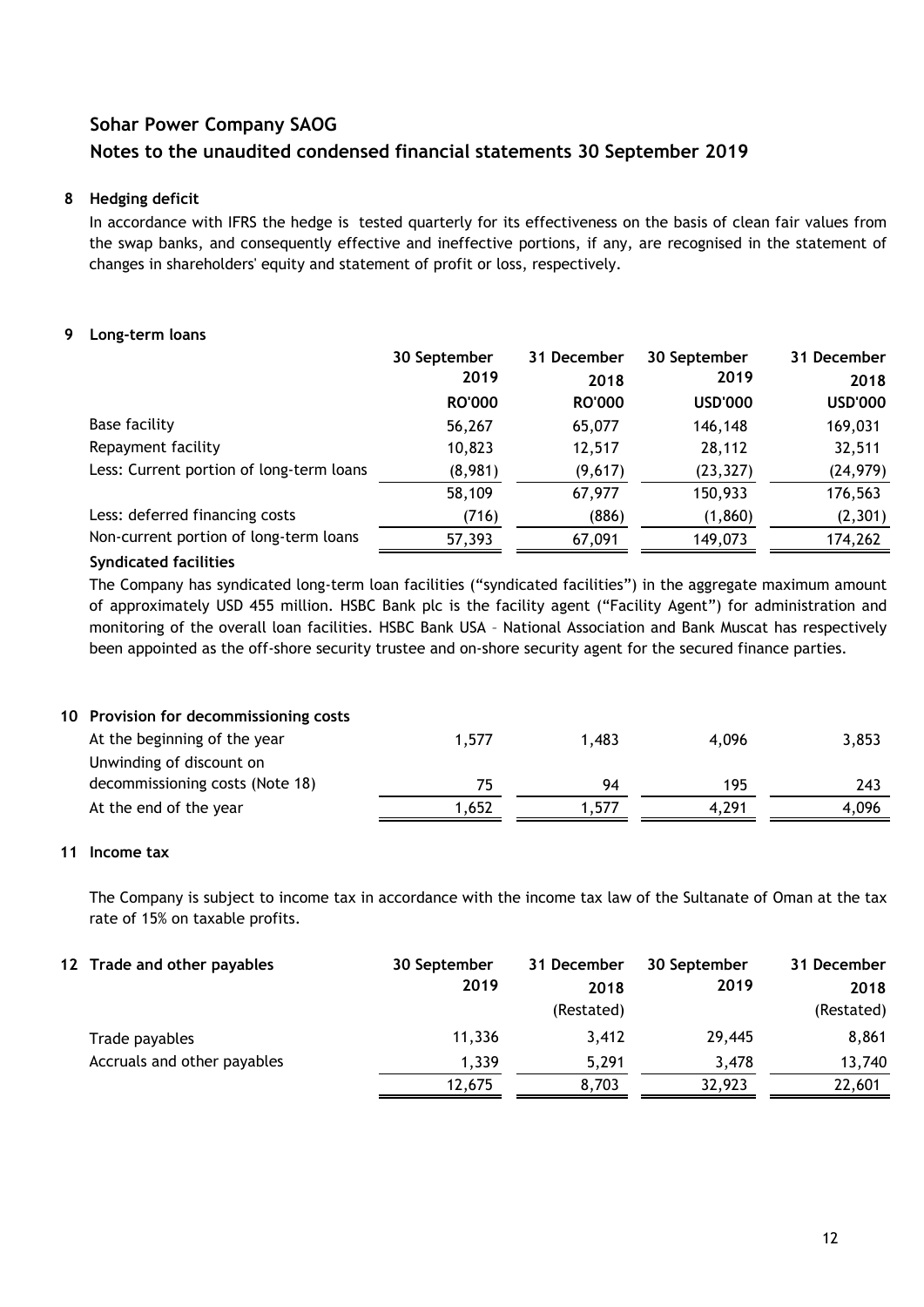### **13 Related party transactions and balances**

The Company, in the ordinary course of business, deals with parties, which fall within the definition of "related parties' as contained in IAS 24. The management believes that such transactions are not materially different from those that could be obtained from unrelated parties.

| Significant transactions during           |               |               |                |                |
|-------------------------------------------|---------------|---------------|----------------|----------------|
| the period with related parties           | 30 September  | 30 September  | 30 September   | 30 September   |
| are as follows:                           | 2019          | 2018          | 2019           | 2018           |
|                                           |               | (Restated)    |                | (Restated)     |
|                                           | <b>RO'000</b> | <b>RO'000</b> | <b>USD'000</b> | <b>USD'000</b> |
| Services provided by Sohar Operations and |               |               |                |                |
| Maintenance Co. LLC (SOMC)                | 4,322         | 4,745         | 11,226         | 12,325         |
| Services provided by Power Management     |               |               |                |                |
| Co. LLC                                   |               |               |                |                |
| - Management fees                         | 115           | 115           | 299            | 299            |
| - Other administrative expenses           | 197           | 227           | 512            | 590            |
| Services provided by Suez - Tractebel     | 33            | 23            | 86             | 60             |
| Key management remuneration               | 95            | 137           | 247            | 356            |
| Directors' remuneration                   |               | 106           |                | 275            |
| Directors' meeting attendance             | 27            | 17            | 70             | 44             |
| Electrabel S.A. - guarantee fee           | 47            | 47            | 122            | 122            |
| MENA Sohar 1SPV LTD - LC fee              | 26            | 26            | 68             | 68             |
| SOGEX Oman LLC - LC fee                   | 7             | 7             | 18             | 18             |
| <b>MOD Pension Fund - LC fee</b>          | 7             | 7             | 18             | 18             |
|                                           |               |               |                |                |

A summary of the related party balances as at 30 September 2019 is as follows:

| Amounts due to a related party   | 30 September<br>2019 | 31 December<br>2018<br>(Restated) | 30 September<br>2019 | 31 December<br>2018<br>(Restated) |
|----------------------------------|----------------------|-----------------------------------|----------------------|-----------------------------------|
| Sohar Operations and Maintenance | <b>RO'000</b>        | <b>RO'000</b>                     | <b>USD'000</b>       | <b>USD'000</b>                    |
| Co. LLC                          | 765                  | 474                               | 1.987                | 1,231                             |
|                                  | 765                  | 474                               | 1,987                | 1,231                             |

The balances due to related parties are unsecured, bear no interest, have no fixed repayment terms and have been disclosed separately in the statement of financial position.

### **14 Revenue**

|                                   | 30 September  | 30 September  | 30 September   | 30 September   |
|-----------------------------------|---------------|---------------|----------------|----------------|
|                                   | 2019          | 2018          | 2019           | 2018           |
|                                   |               | (Restated)    |                | (Restated)     |
|                                   | <b>RO'000</b> | <b>RO'000</b> | <b>USD'000</b> | <b>USD'000</b> |
| Power and water revenue           | 43,124        | 50,165        | 112,010        | 130,299        |
| Transferred from deferred revenue | 944           | 749           | 2.452          | 1,945          |
|                                   | 44,068        | 50,914        | 114,462        | 132,244        |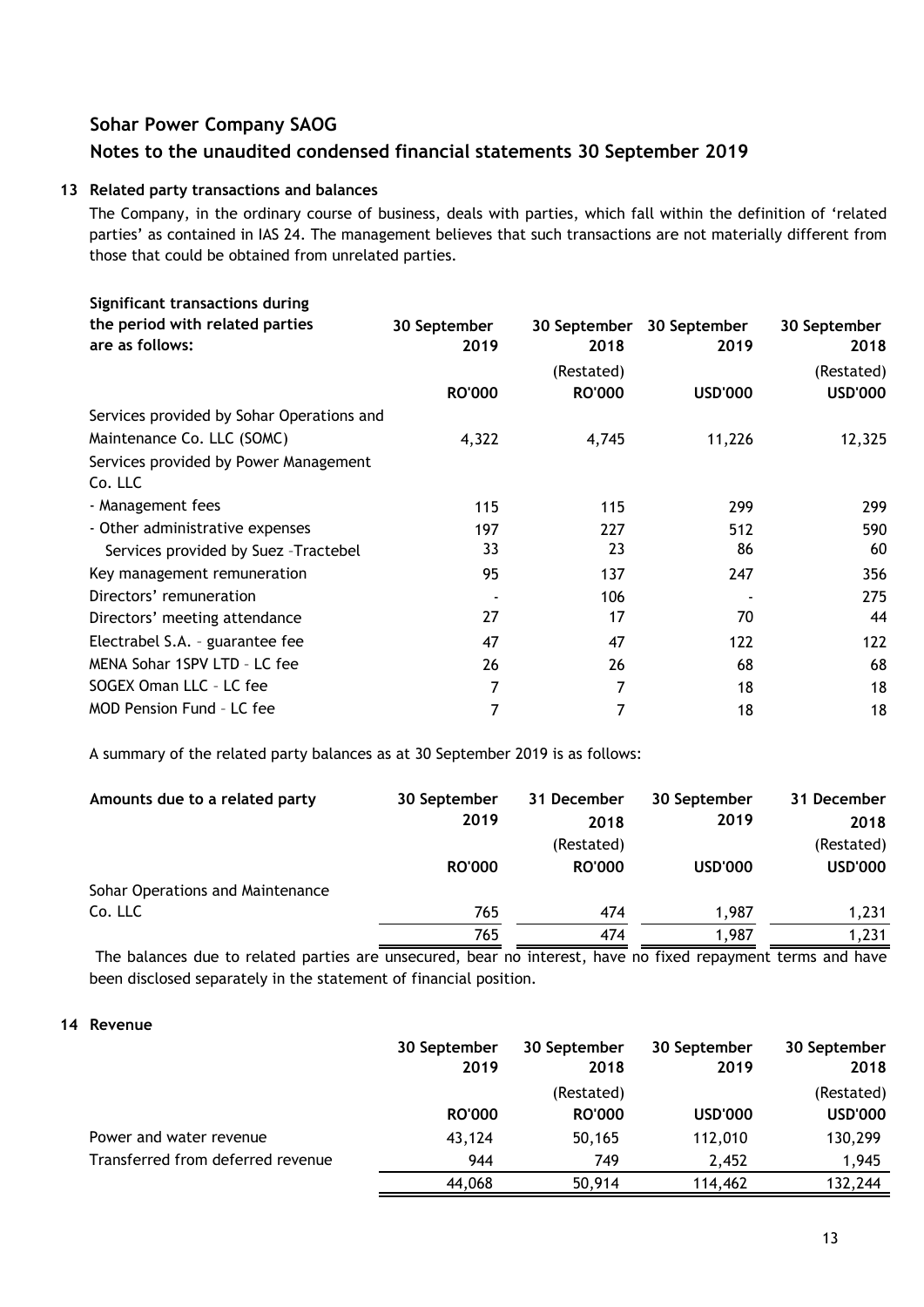### **15 Cost of revenue**

|                                          | 30 September<br>2019 | 30 September<br>2018 | 30 September<br>2019 | 30 September<br>2018 |
|------------------------------------------|----------------------|----------------------|----------------------|----------------------|
|                                          |                      | (Restated)           |                      | (Restated)           |
|                                          | <b>RO'000</b>        | <b>RO'000</b>        | <b>USD'000</b>       | <b>USD'000</b>       |
| Fuel gas                                 | 23,503               | 29,646               | 61,047               | 77,003               |
| Operations and maintenance costs         | 4,322                | 4,745                | 11,226               | 12,325               |
| Depreciation                             | 8,832                | 5,061                | 22,940               | 13,145               |
| Seawater extraction                      | 577                  | 596                  | 1,499                | 1,548                |
| Other operating expenses                 | 810                  | 782                  | 2,104                | 2,031                |
|                                          | 38,044               | 40,830               | 98,816               | 106,052              |
| 16 Other income                          |                      |                      |                      |                      |
| Reimursement of extra tax payable        | 209                  | 169                  | 543                  | 438                  |
|                                          | 209                  | 169                  | 543                  | 438                  |
| 17 General and administrative expenses   |                      |                      |                      |                      |
| Management fees                          | 115                  | 115                  | 299                  | 299                  |
| Directors' meeting attendance fees       |                      |                      |                      |                      |
| and remuneration                         | 27                   | 123                  | 70                   | 319                  |
| Legal and professional fees              | 90                   | 49                   | 234                  | 127                  |
| Staff costs                              | 22                   | 21                   | 57                   | 55                   |
| Depreciation                             |                      |                      |                      |                      |
| Other administrative expenses            | 427                  | 341                  | 1,110                | 885                  |
|                                          | 681                  | 649                  | 1,770                | 1,685                |
| 18 Finance costs                         |                      |                      |                      |                      |
| Interest on net settlement of swaps      | 1,319                | 1,855                | 3,425                | 4,818                |
| Interest on base facility                | 1,801                | 1,757                | 4,677                | 4,564                |
| Interest on repayment facility           | 346                  | 338                  | 899                  | 878                  |
| Ineffective portion of changes in fair   |                      |                      |                      |                      |
| value of cash flow hedges                | 43                   | 7                    | 112                  | 19                   |
| Amortisation of deferred financing costs | 171                  | 189                  | 444                  | 491                  |
| Other financial charges                  | 358                  | 108                  | 930                  | 281                  |
| Unwinding of discount on                 |                      |                      |                      |                      |
| decommissioning costs (note 10)          | 75                   | 71                   | 195                  | 184                  |
|                                          | 4,113                | 4,325                | 10,682               | 11,235               |